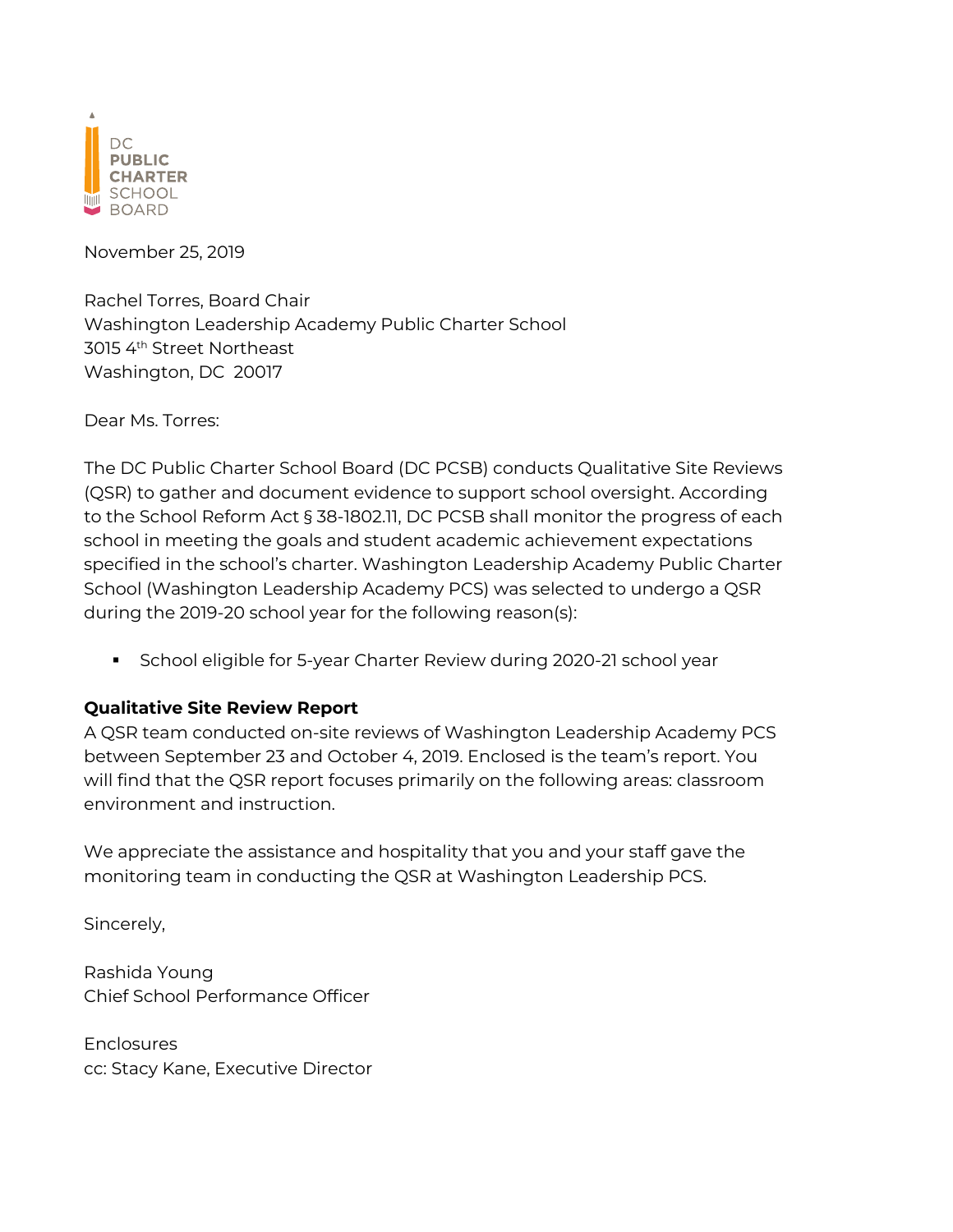## **Qualitative Site Review Report**

**Date:** November 25, 2019

## **Campus Information**

**Campus Name:** Washington Leadership Academy Public Charter School (Washington Leadership Academy PCS) **Ward:** 5 **Grade levels:** Ninth through twelfth

# **Qualitative Site Review Information**

**Reason for Visit:** School eligible for 5-year Charter Review during 2020-21 school year **Two-week Window:** September 23, 2019 – October 4, 2019 **QSR Team Members:** Two DC PCSB staff including a special education (SPED) specialist and three consultants including an English Learner (EL) specialist **Number of Observations:** 24 **Total Enrollment:** 397 **Students with Disabilities Enrollment:** 97 **English Language Learners Enrollment:** 18 **In-seat Attendance on Observation Days: Visit 1:** September 26 – 91.9% **Visit 2:** September 30 – 93.4% **Visit 3:** October 1 – 94.1% **Visit 4:** October 2 – 91.3% **Visit 5:** October 3 – 82.4%

## **Summary**

Washington Leadership Academy PCS's mission is "to prepare Washington, D.C. scholars with the knowledge, skills and habits required for success in college and lives of public leadership." Washington Leadership Academy PCS is one of ten XQ Schools<sup>1</sup> in the nation. Students enrolled at Washington Leadership Academy PCS take four years of computer science courses. However, the Qualitative Site Review (QSR) team does not observe elective courses.

The QSR team observed some evidence that Washington Leadership Academy PCS is meeting its mission. Teachers encouraged the development of skills necessary for success in college and beyond, like citing textual evidence for claims, listening attentively while others spoke, and collaborating with peers. Teachers awarded

<sup>1</sup> https://xqsuperschool.org/xq-schools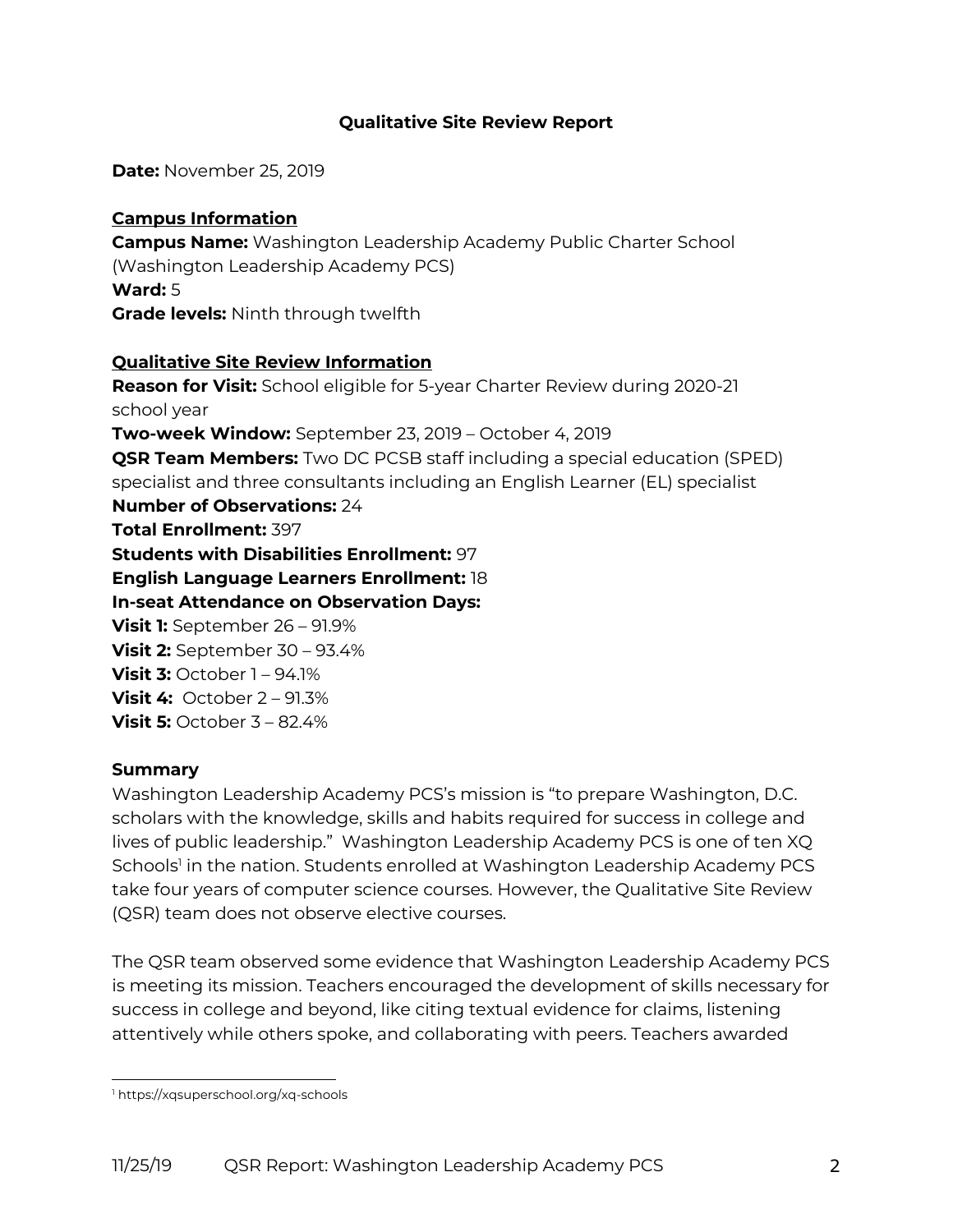tickets and "hustle points" to encourage positive habits. At times, some classroom environments reflected disrespectful behavior among students. Observers noted that a few teachers used sarcasm and harsh language when redirecting student behavior, and often ignored students' use of profanity.

During the QSR two-week window, the team used the Charlotte Danielson *Framework for Teachin*g to examine classroom environment and instruction (see Appendix I and II). The QSR team scored 61% of observations as distinguished or proficient in the Classroom Environment domain. The highest-rated component was *Managing Classroom Procedure (2c)*, with 75% of observations scored as proficient. Students were productive during independent and small group work, even when not working with teachers. Teachers used various tools to signal transitions like verbal reminders and countdowns. They provided clear expectations for routines, verbally and in writing. The QSR team scored 59% of observations as distinguished or proficient in the Instruction domain. The highest-rated component was *Communicating with Students (3a)* with 74% of observations scored as proficient or distinguished. Teachers presented content clearly by using rich vocabulary and modeling learning tasks. Students showed they understood the presentation by engaging with the content.

## **Governance**

Rachel Torres chairs the Washington Leadership Academy PCS Board of Trustees. The School Reform Act requires all DC public charter schools to have a majority of DC residents and two parents, which the school has been compliant with for the past three years.

## Specialized Instruction for Students with Disabilities

Prior to the two-week window, Washington Leadership Academy PCS completed a questionnaire about how it serves its students with disabilities (SWD). Reviewers looked for evidence of the school's articulated program. DC PCSB staff scored 56% of special education observations scored proficient or distinguished in the Classroom Environment domain of the Danielson rubric, whereas 63% of SPED observations scored as proficient or distinguished in **Instruction** domain. Overall, the school succeeded at meeting the needs of students in its self-contained program; however, the effectiveness of co-teaching in inclusive settings varied across classrooms.

For students that enter at or below third-grade level, Washington Leadership Academy PCS provides some self-contained settings called a "School Within A School." The SPED observer visited one self-contained classroom and five co-taught inclusion classrooms. In the self-contained classroom, the teacher incorporated visual aids and videos, allowed ample time for independent practice, and made standards of high-quality work clear to students. During a typing exercise, the teacher provided students with feedback that corresponded with the posted positive typing behaviors. Most students worked diligently to meet the criteria.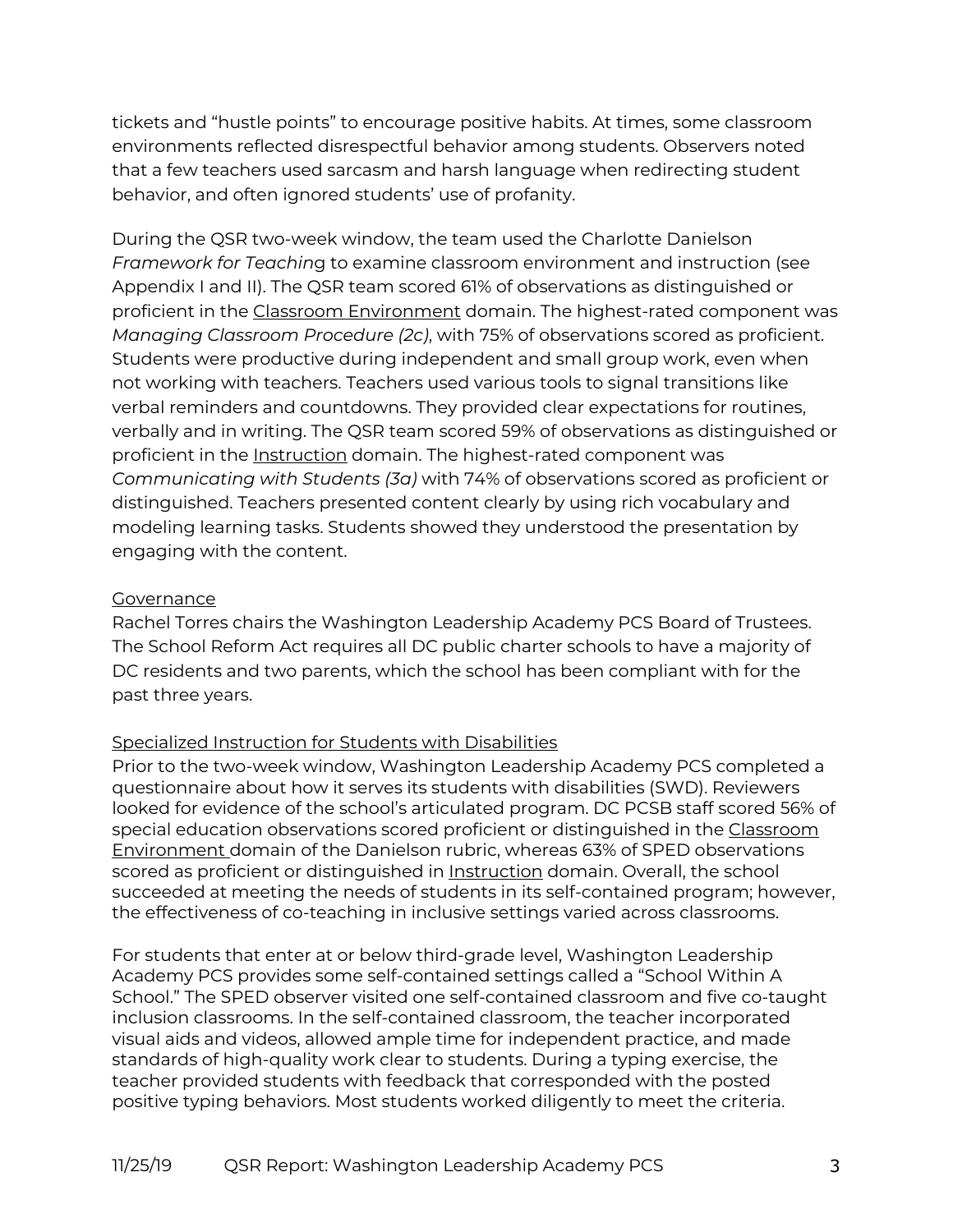To support SWD in a general education setting with their nondisabled peers, the school has invested heavily in co-teaching practices and primarily uses an inclusion model.

- Across all grade levels and multiple subject areas, DC PCSB observers saw many examples of co-teaching models, including team teaching, station teaching, and One Teach, One Assist. In many co-taught observations, the coteaching partnerships were rooted in parity; each teacher shared responsibility for delivering content, providing feedback, and helping to manage behavior. In one classroom, one teacher led a discussion, while the other supported students. The teachers later switched roles, which allowed both teachers to work with all students in the classroom.
- While many co-teachers shared classroom responsibilities, these partnerships inconsistently held all students to high expectations. In many observations, students not working directly with a teacher engaged in off-topic conversations instead of working independently. Some teachers attempted to keep track of student behavior by assigning "growth" and "hustle" points, but these systems functioned unevenly across classrooms. In one observation, neither co-teacher seemed aware that some students had thrown pencils across the room or had completed only a few problems on the assignment.

# Specialized Instruction for English Learners

According to the school's EL Questionnaire, the school uses the Sheltered Instruction Observation Protocol (SIOP) to "develop English, proficiency, content knowledge, and academic language skills." Students acquire language through word walls and other vocabulary-building activities. The EL specialist observed strong implementation of SIOP features in one out of four lessons, some implementation in two lessons, and limited implementation in one lesson. None of the lessons observed included a specific language objective, though "One of the most important aspects of SIOP is the inclusion of both content and language objectives for each lesson."2

In the observation with strong implementation, the EL specialist observed several SIOP features. Teachers used effective pacing, periodically stopping to paraphrase the text or asking students to do so, and giving students time to write responses before responding verbally. As students paraphrased, teachers wrote their responses on the board. Teachers emphasized key vocabulary using a word wall, explained words verbally, used body motions, and wrote examples on the board. Additional language supports on walls included an anchor chart with parts of speech and directions for reading tasks. Teachers used graphic organizers as instructional scaffolds, helping students follow along and make meaning of the text. Teachers gave students sentence starters to complete written responses. They asked students

<sup>2</sup> Echevarria, J., Vogt, M., Short, D. (2017) *Making Content Comprehensible for English Learners - The SIOP Model.* pxiii.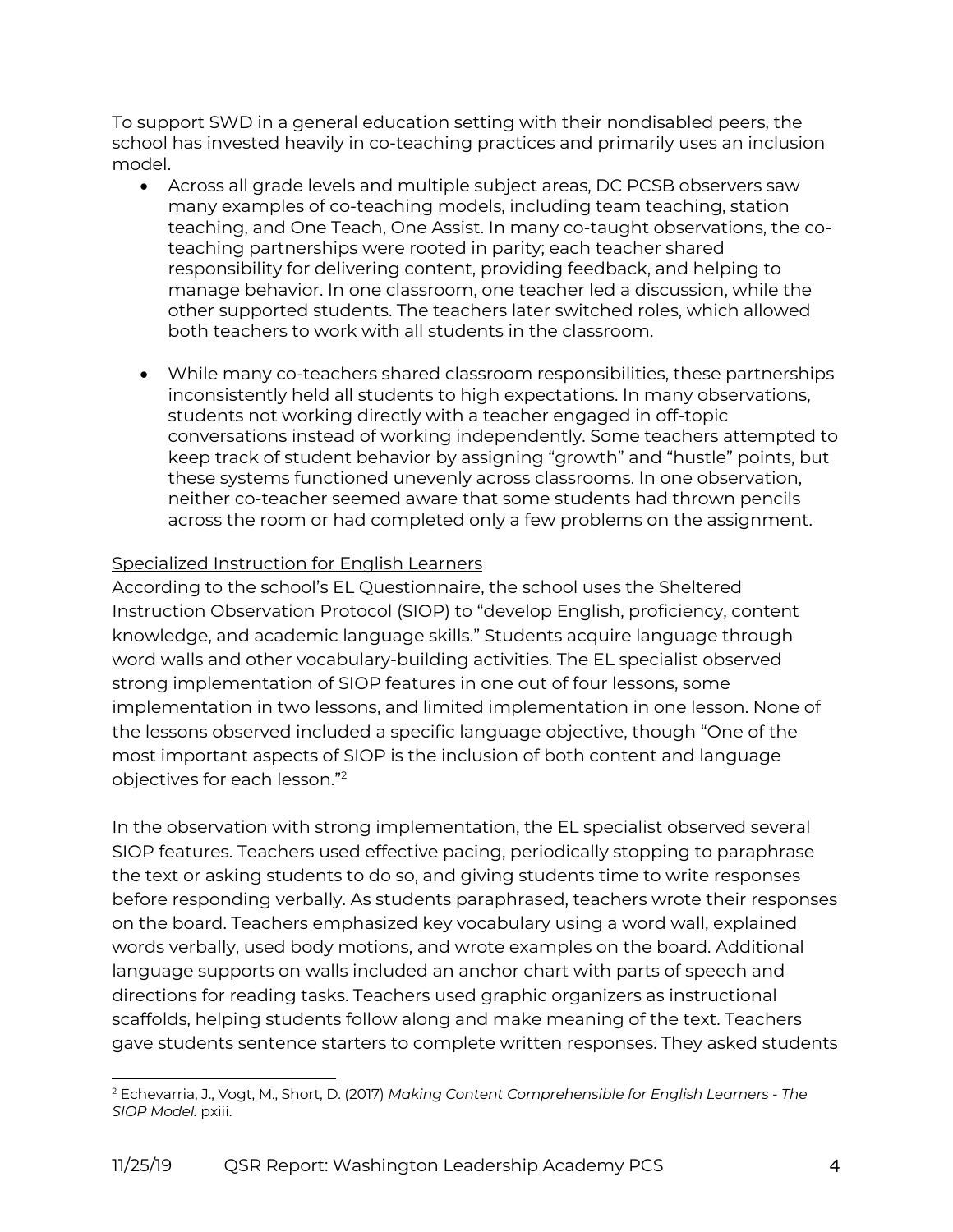a variety of questions to promote higher order thinking, like what a character's motivations may be. The lesson provided frequent opportunities for interaction and discussion among teachers and students.

The EL specialist observed mixed implementation of SIOP in two math observations. Teachers clarified academic tasks by explaining them verbally and writing them on the board. Teachers provided regular feedback to students, walked around the classroom to examine their work and explained concepts as necessary. Students engaged in learning tasks for most of the class period, completing math problems at their own pace or as a class. Teachers used anchor charts and modeled the task to make concepts clear.

The EL specialist observed few SIOP features in one observation. Students responded to questions related to a text and film in written form before discussing them verbally. They spent the next twenty minutes watching a film adaptation of their book with a couple of interruptions by the teacher to quiet students down and to clarify who the character was addressing.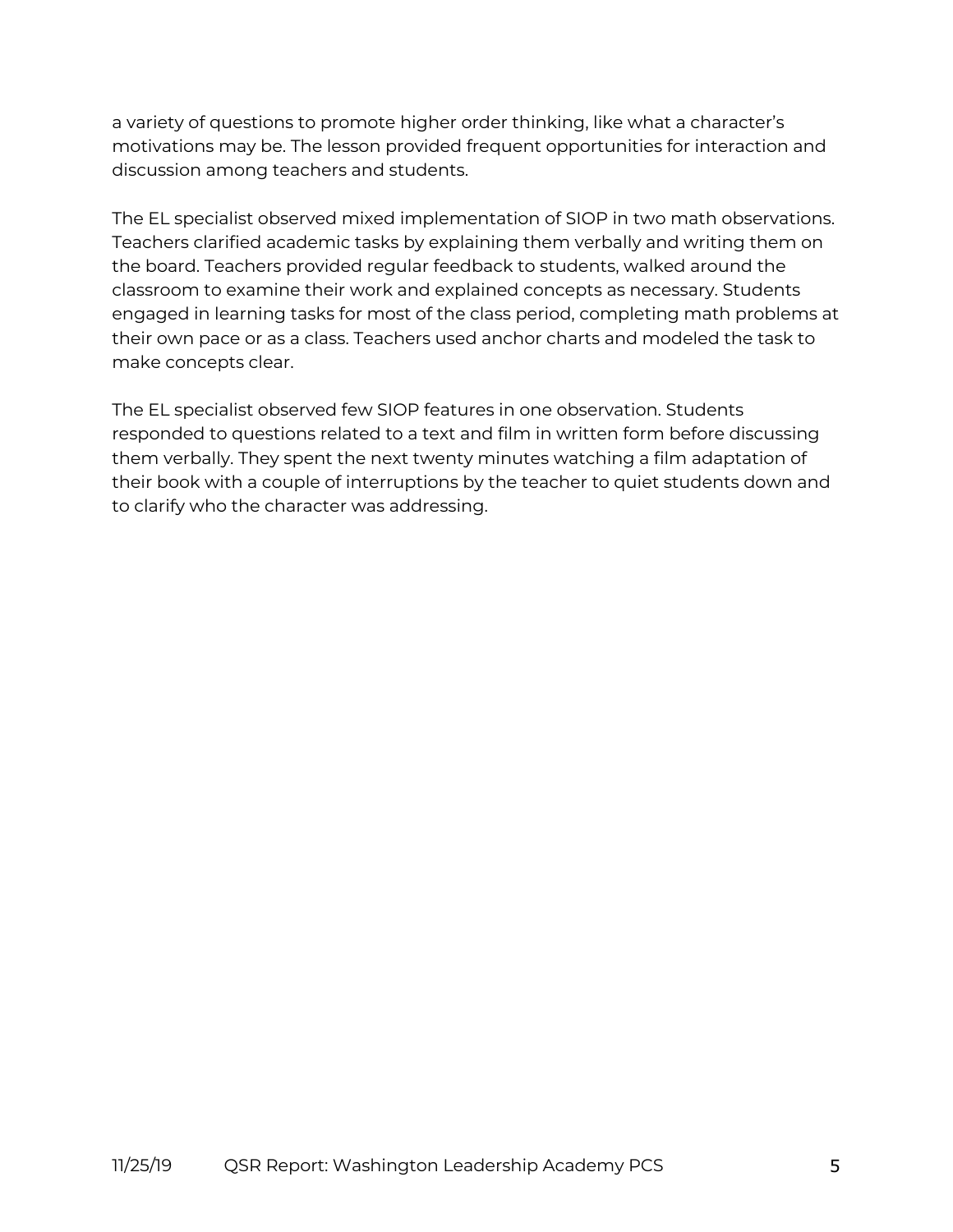## **THE CLASSROOM ENVIRONMENT3**

This table summarizes the school's performance on the Classroom Environment domain of the rubric during the unannounced visits. The label definitions for classroom observations of "distinguished," "proficient," "basic," and "unsatisfactory" are those from the Danielson framework. The QSR team scored 61% of classrooms as "distinguished" or "proficient" for the Classroom Environment domain.

| <b>The Classroom</b><br><b>Environment</b>                                          | <b>Evidence</b>                                                                                                                                                                                                                                                                                                                                                                                                                                                                                       | <b>School Wide Rating<sup>4</sup></b> |     |
|-------------------------------------------------------------------------------------|-------------------------------------------------------------------------------------------------------------------------------------------------------------------------------------------------------------------------------------------------------------------------------------------------------------------------------------------------------------------------------------------------------------------------------------------------------------------------------------------------------|---------------------------------------|-----|
| <b>Creating an</b><br><b>Environment of</b><br><b>Respect and</b><br><b>Rapport</b> | The QSR team scored 63% of the observations as<br>proficient and none as distinguished in this<br>component. In the proficient observations, talk<br>between teachers and students was uniformly<br>respectful. Teachers greeted students by name,<br>asked them about a recent field trip experience,<br>and thanked them for following instructions.<br>Teachers asked students, "Are you ok?" and "Do<br>you need water?" and said "Bless you" when<br>they sneezed. In one observation, a teacher | Distinguished                         | 0%  |
|                                                                                     | quietly supported a student who came in late to<br>catch them up. In these observations students<br>demonstrated respect for teachers by raising<br>their hands, participating enthusiastically in<br>whole-group discussions and listening<br>attentively to instruction. Students cheered and<br>high-fived peers who improved their<br>performance, apologized for using<br>inappropriate language, and let each other<br>speak without interruption.                                              |                                       | 63% |

 $3$  Teachers may be observed more than once by different review team members.

<sup>4</sup> DC PCSB does not report out qualitative evidence if less than 10% of observations in any given component earned a "basic" or "unsatisfactory" level of performance.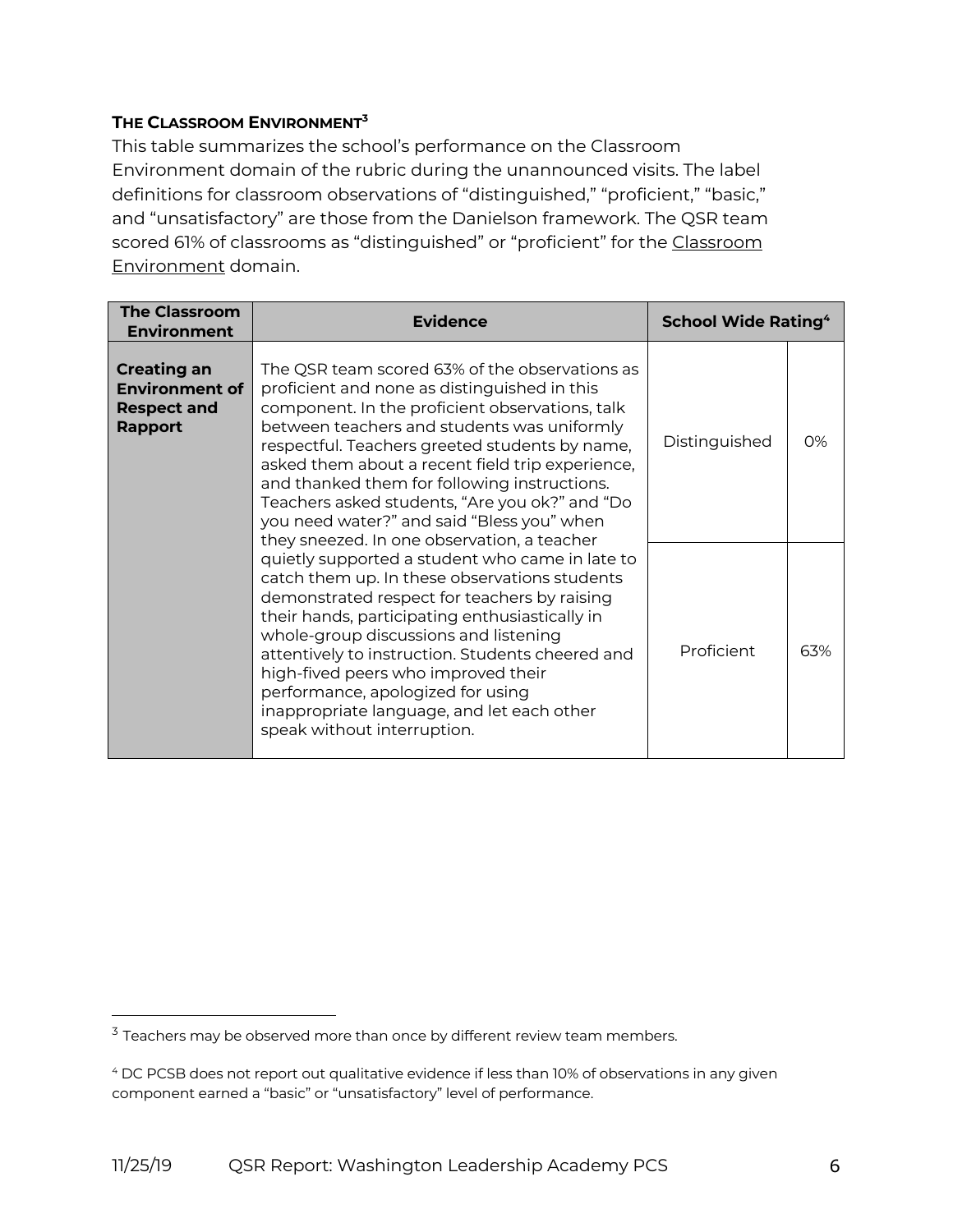| <b>The Classroom</b><br><b>Environment</b>                                                                                                                                                                                                                                                                                                                                                                                                                                                                                                                                                                    | <b>Evidence</b>                                                                                                                                                                                                                                                                                                                                                                                                                                                                                                                                                                                                                                                                       | <b>School Wide Rating<sup>4</sup></b> |     |
|---------------------------------------------------------------------------------------------------------------------------------------------------------------------------------------------------------------------------------------------------------------------------------------------------------------------------------------------------------------------------------------------------------------------------------------------------------------------------------------------------------------------------------------------------------------------------------------------------------------|---------------------------------------------------------------------------------------------------------------------------------------------------------------------------------------------------------------------------------------------------------------------------------------------------------------------------------------------------------------------------------------------------------------------------------------------------------------------------------------------------------------------------------------------------------------------------------------------------------------------------------------------------------------------------------------|---------------------------------------|-----|
|                                                                                                                                                                                                                                                                                                                                                                                                                                                                                                                                                                                                               | The QSR team scored 25% of the observations as<br>basic in this component. In the basic<br>observations teachers attempted to address<br>disrespectful behavior among students with<br>uneven results. Despite attempts at redirection,<br>some students used their phones, watched<br>unrelated content on computers, or socialized.<br>In some observations, teachers addressed<br>students with occasional disrespect. One<br>teacher told students, "I'm sick of you," and "I'm<br>done with [you] today." Many teachers ignored<br>students who used profanity and did not<br>intervene when students teased each other.                                                         | <b>Basic</b>                          | 25% |
|                                                                                                                                                                                                                                                                                                                                                                                                                                                                                                                                                                                                               | The QSR team scored 13% of the observations as<br>unsatisfactory in this component. In one<br>observation the teacher consistently ignored<br>disrespectful behavior among students as they<br>argued, insulted, and shoved one another. In<br>another observation the teacher physically<br>removed headphones from students who did<br>not comply with their directions to take them<br>out. In the same observation, the teacher<br>physically moved a student who ignored his/her<br>directions to move. The teacher said, "Don't play<br>with me, boy," when the student talked back. In<br>these observations teachers redirected students<br>using sarcasm and harsh language. | Unsatisfactory                        | 13% |
| The QSR team scored 50% of the observations<br><b>Establishing a</b><br><b>Culture for</b><br>as proficient and none as distinguished in this<br><b>Learning</b><br>component. In the proficient observations<br>teachers communicated the importance of<br>learning. One teacher told students, "This<br>doesn't just affect our grade, it affects our<br>learning," and "You have got to use your own<br>brain!" One teacher projected the definition of<br>tenacity and told students "You'll need to show<br>tenacity and work through if you aren't 100%<br>sure." Students stayed on task and asked the |                                                                                                                                                                                                                                                                                                                                                                                                                                                                                                                                                                                                                                                                                       | Distinguished                         | 0%  |
|                                                                                                                                                                                                                                                                                                                                                                                                                                                                                                                                                                                                               | teacher to check their work before continuing.<br>Teachers praised students' effort saying, "I love<br>the hustle!" and "I love what you were able to<br>pull out"                                                                                                                                                                                                                                                                                                                                                                                                                                                                                                                    | Proficient                            | 50% |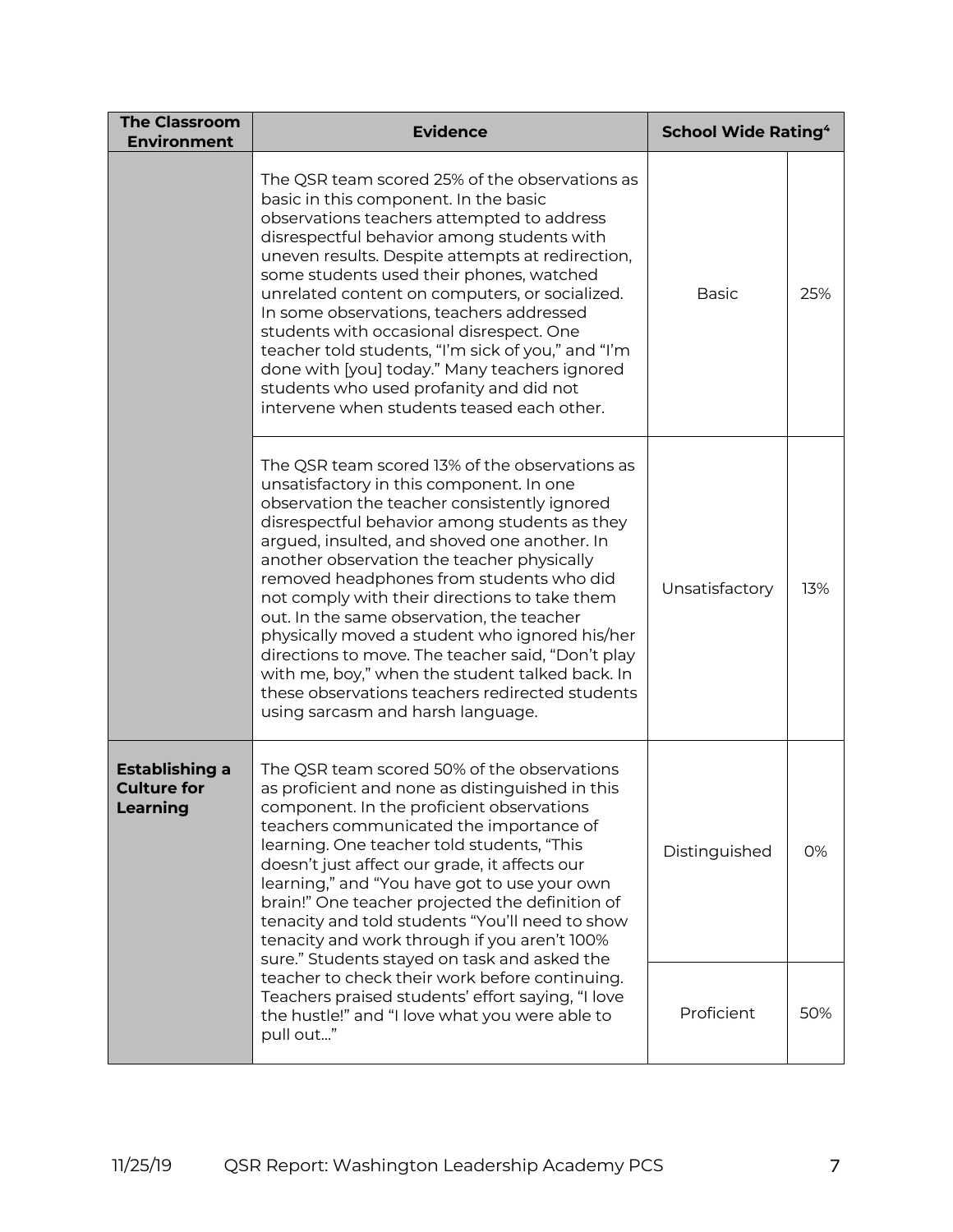| <b>The Classroom</b><br><b>Environment</b>                                                                                                                                                                                                                                                                                                                                                      | <b>Evidence</b>                                                                                                                                                                                                                                                                                                                                                                                                                                                                                                                                                                                                                                                                                                                                                                                                                                                                                                                  | <b>School Wide Rating<sup>4</sup></b> |     |
|-------------------------------------------------------------------------------------------------------------------------------------------------------------------------------------------------------------------------------------------------------------------------------------------------------------------------------------------------------------------------------------------------|----------------------------------------------------------------------------------------------------------------------------------------------------------------------------------------------------------------------------------------------------------------------------------------------------------------------------------------------------------------------------------------------------------------------------------------------------------------------------------------------------------------------------------------------------------------------------------------------------------------------------------------------------------------------------------------------------------------------------------------------------------------------------------------------------------------------------------------------------------------------------------------------------------------------------------|---------------------------------------|-----|
|                                                                                                                                                                                                                                                                                                                                                                                                 | The QSR team scored 50% of the observations<br>as basic in this component. In the basic<br>observations teachers conveyed high<br>expectations for only some students. In one<br>observation the teacher sat at the back of the<br>room while some students had side<br>conversations and engaged in off-task behavior.<br>Students socialized, walked around the room,<br>copied work from peers and played on their<br>phones. Teachers attempted to intervene but<br>with uneven success. At times students<br>responded to redirection from teachers, and at<br>other times they ignored them. In these<br>observations teachers focused more on task<br>completion than learning. One teacher told<br>students, "I just need you to copy the problem<br>down," and "Hurry up and get finished." In<br>another observation a student asked why they<br>were doing a task and the teacher responded,<br>"Because it is math." |                                       | 50% |
|                                                                                                                                                                                                                                                                                                                                                                                                 | The QSR team rated none of the observations as<br>unsatisfactory in this component.                                                                                                                                                                                                                                                                                                                                                                                                                                                                                                                                                                                                                                                                                                                                                                                                                                              | Unsatisfactory                        | 0%  |
| <b>Managing</b><br>The QSR team scored 75% of the observations as<br><b>Classroom</b><br>proficient and none as distinguished in this<br><b>Procedures</b><br>component. In the proficient observations<br>classroom routines functioned smoothly.<br>Teachers used timers, countdowns, and verbal<br>reminders to warn students about transitions.<br>Most students remained productive during |                                                                                                                                                                                                                                                                                                                                                                                                                                                                                                                                                                                                                                                                                                                                                                                                                                                                                                                                  | Distinguished                         | 0%  |
|                                                                                                                                                                                                                                                                                                                                                                                                 | small group or independent work even when<br>not working directly with the teacher. Students<br>transitioned quickly to the next activity when<br>timers went off and helped distribute materials<br>efficiently. Teachers in several observations<br>displayed behavior expectations around cell<br>phone use and voice level. Late students began<br>working immediately when they arrived in<br>classrooms.                                                                                                                                                                                                                                                                                                                                                                                                                                                                                                                   | Proficient                            | 75% |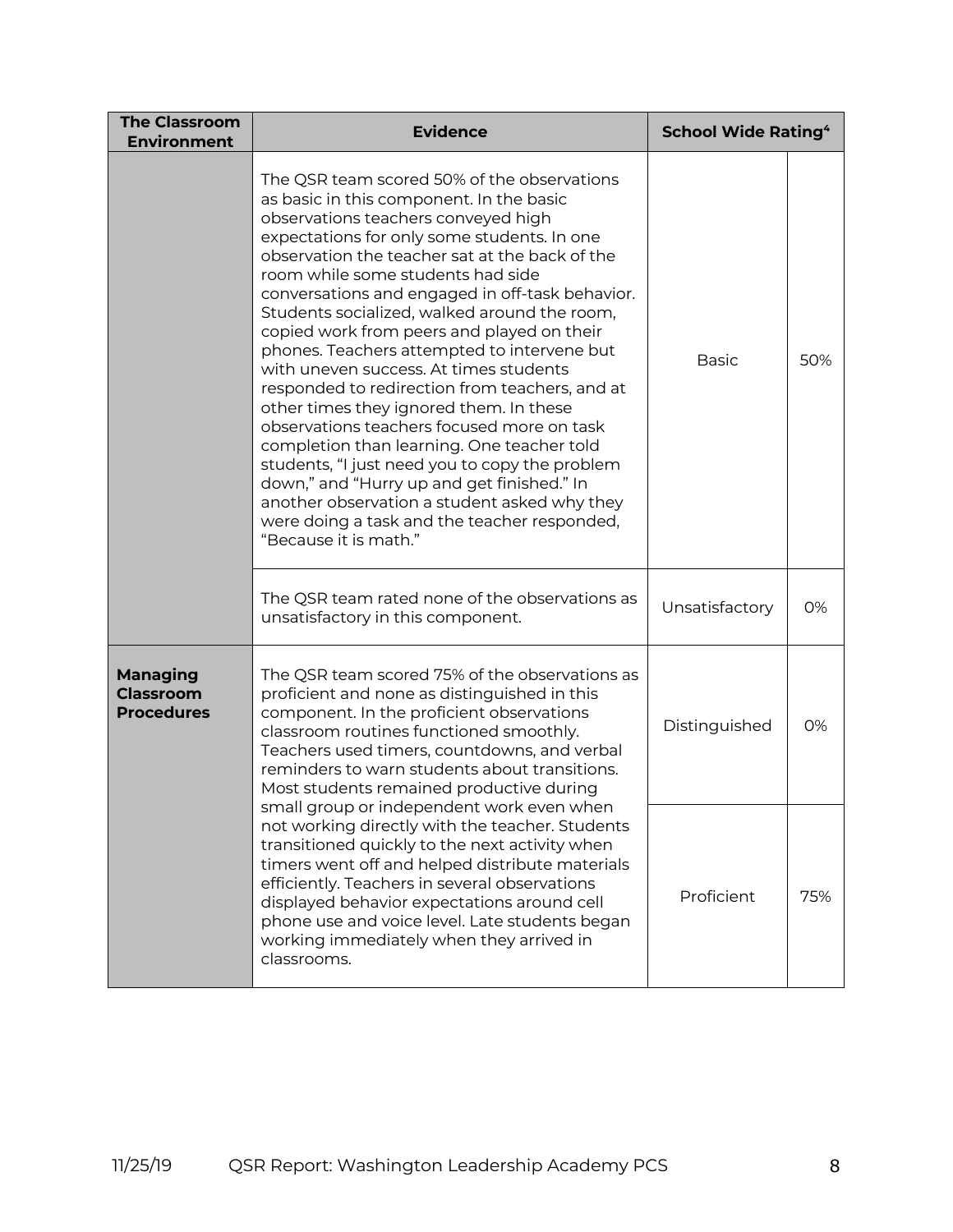| <b>The Classroom</b><br><b>Environment</b>                                                                                                                                                                                                                                                                                                                                                                                                                                                                                                                                                                                                                                                                                                                                                                                                                       | <b>Evidence</b>                                                                                                                                                                                                                                                                                                                                                                                                                                                                                                                                                                                                                                                                                                                                                                                                                                                                                                                                | <b>School Wide Rating<sup>4</sup></b> |     |
|------------------------------------------------------------------------------------------------------------------------------------------------------------------------------------------------------------------------------------------------------------------------------------------------------------------------------------------------------------------------------------------------------------------------------------------------------------------------------------------------------------------------------------------------------------------------------------------------------------------------------------------------------------------------------------------------------------------------------------------------------------------------------------------------------------------------------------------------------------------|------------------------------------------------------------------------------------------------------------------------------------------------------------------------------------------------------------------------------------------------------------------------------------------------------------------------------------------------------------------------------------------------------------------------------------------------------------------------------------------------------------------------------------------------------------------------------------------------------------------------------------------------------------------------------------------------------------------------------------------------------------------------------------------------------------------------------------------------------------------------------------------------------------------------------------------------|---------------------------------------|-----|
|                                                                                                                                                                                                                                                                                                                                                                                                                                                                                                                                                                                                                                                                                                                                                                                                                                                                  | The QSR team scored 25% of the observations as<br>basic in this component. In the basic<br>observations, students not working directly with<br>teachers were off task. In one observation, the<br>teacher told students to access their "Do Now"<br>online. While most students opened their<br>computers and located the assignment, many<br>continued socializing rather than working. One<br>teacher lost instructional time as s/he tried to<br>collect cell phones at the beginning of class.<br>Many students failed to comply and needed<br>significant prompting. In these observations,<br>teachers had unclear expectations for group<br>work. For example, students asked to work<br>together and the teacher replied "I mean you<br>can work together, but I feel like when you work<br>together you don't get it done. Just know it's<br>due at the end of class." Many students<br>remained off-task throughout the observation. | <b>Basic</b>                          | 25% |
|                                                                                                                                                                                                                                                                                                                                                                                                                                                                                                                                                                                                                                                                                                                                                                                                                                                                  | The QSR team rated none of the observations as<br>unsatisfactory in this component.                                                                                                                                                                                                                                                                                                                                                                                                                                                                                                                                                                                                                                                                                                                                                                                                                                                            | Unsatisfactory                        | 0%  |
| The QSR team scored 58% of the observations<br><b>Managing</b><br><b>Student</b><br>as distinguished or proficient in this component.<br><b>Behavior</b><br>In the distinguished observations student<br>behavior was almost entirely appropriate. In<br>many classrooms, teachers monitored behavior<br>subtly by circling while students worked.<br>Students got back to work immediately when<br>they needed to be redirected and teachers<br>frequently praised on-task behavior. Students in<br>proficient observations worked silently on<br>independent tasks and had productive<br>conversations during collaborative work.<br>Students responded to teachers' gentle<br>reminders to raise their hands when speaking,<br>fix their language and lift their heads off desks.<br>Teachers rewarded positive behavior with<br>tickets and "hustle" points. |                                                                                                                                                                                                                                                                                                                                                                                                                                                                                                                                                                                                                                                                                                                                                                                                                                                                                                                                                | Distinguished                         | 8%  |
|                                                                                                                                                                                                                                                                                                                                                                                                                                                                                                                                                                                                                                                                                                                                                                                                                                                                  |                                                                                                                                                                                                                                                                                                                                                                                                                                                                                                                                                                                                                                                                                                                                                                                                                                                                                                                                                | Proficient                            | 50% |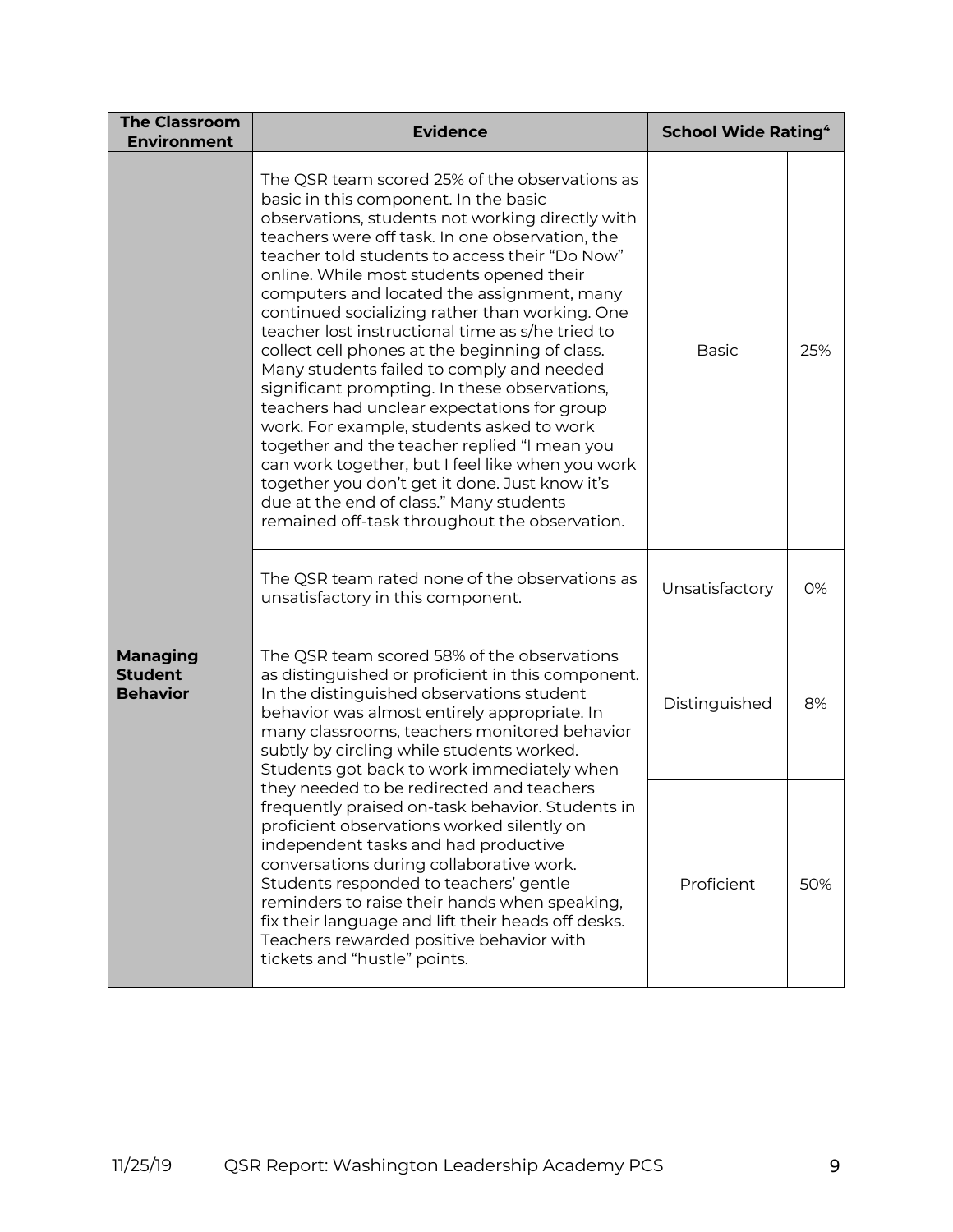| <b>The Classroom</b><br><b>Environment</b> | <b>Evidence</b>                                                                                                                                                                                                                                                                                                                                                                                                                                                                                                                                                                                                                                                                                                                                                                         | <b>School Wide Rating<sup>4</sup></b> |     |
|--------------------------------------------|-----------------------------------------------------------------------------------------------------------------------------------------------------------------------------------------------------------------------------------------------------------------------------------------------------------------------------------------------------------------------------------------------------------------------------------------------------------------------------------------------------------------------------------------------------------------------------------------------------------------------------------------------------------------------------------------------------------------------------------------------------------------------------------------|---------------------------------------|-----|
|                                            | The QSR team scored 33% of the observations as<br>basic in this component. In these observations,<br>teachers attempted to maintain order in the<br>classroom but with uneven success. Teachers<br>threatened to give "growth points" or deduct<br>points from assignments for off-task behavior,<br>but some students still did not comply. In these<br>observations teachers implemented standards<br>of conduct inconsistently. One teacher told<br>some students to put their phones away but<br>ignored other students who used phones<br>throughout the class period. Disrespectful<br>behavior and profanity usage was not<br>addressed by several teachers. Students placed<br>in the hallway for disruptive behavior continued<br>to disrupt the classroom once they returned. | <b>Basic</b>                          | 33% |
|                                            | The QSR team rated less than 10% of the<br>observations as unsatisfactory in this<br>component.                                                                                                                                                                                                                                                                                                                                                                                                                                                                                                                                                                                                                                                                                         | Unsatisfactory                        | 8%  |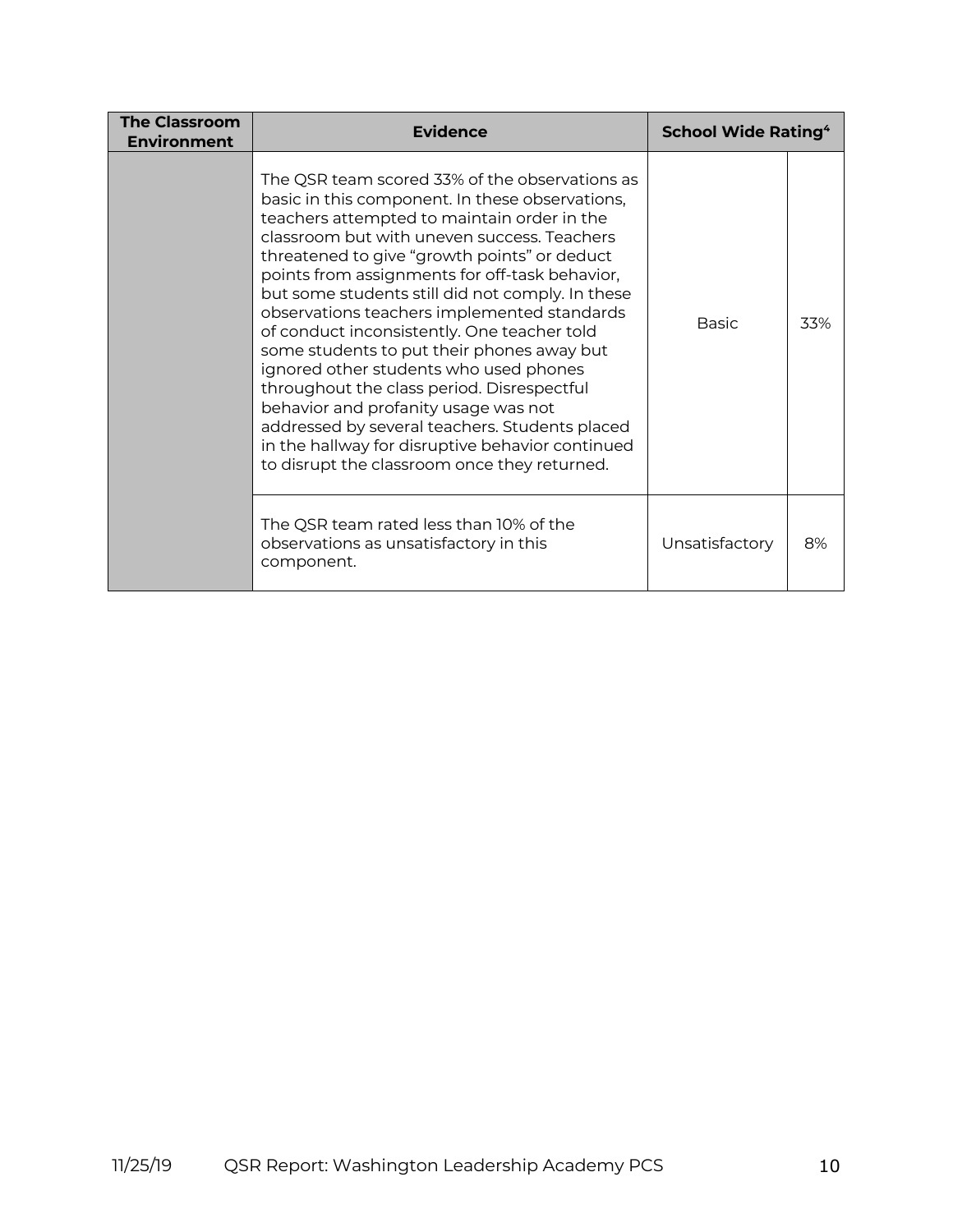#### **INSTRUCTION**

This table summarizes the school's performance on the Instruction domain of the rubric during the unannounced visits. The label definitions for classroom observations of "distinguished," "proficient," "basic," and "unsatisfactory" are those from the Danielson framework. The QSR team scored 59% of classrooms as "distinguished" or "proficient" for the Instruction domain.

| <b>Instruction</b>                                                                                                                                                                                                                                                                                                                                                                                                                                                                                                                                                                                                                                                                                                           | <b>Evidence</b>                                                                                                                                                                                                                                                                                                                                                                                                                                                                                                                                                                                                                                                                                                                                                         | <b>School Wide Rating</b> |    |
|------------------------------------------------------------------------------------------------------------------------------------------------------------------------------------------------------------------------------------------------------------------------------------------------------------------------------------------------------------------------------------------------------------------------------------------------------------------------------------------------------------------------------------------------------------------------------------------------------------------------------------------------------------------------------------------------------------------------------|-------------------------------------------------------------------------------------------------------------------------------------------------------------------------------------------------------------------------------------------------------------------------------------------------------------------------------------------------------------------------------------------------------------------------------------------------------------------------------------------------------------------------------------------------------------------------------------------------------------------------------------------------------------------------------------------------------------------------------------------------------------------------|---------------------------|----|
| <b>Communicating</b><br>with Students                                                                                                                                                                                                                                                                                                                                                                                                                                                                                                                                                                                                                                                                                        | The QSR team scored 74% of the observations<br>as distinguished or proficient in this<br>component. In distinguished observations<br>teachers explained content clearly and<br>imaginatively. In one observation teachers<br>brought content to life by asking students to<br>imagine themselves in the place of someone on<br>a quest. Another teacher used rich and relevant<br>comparisons to help students understand the<br>main character in August Wilson's Fences. In<br>the proficient observations, teachers used<br>vocabulary like "archetype," "superficial," and<br>"self-knowledge." Teachers modeled how to see<br>and graph reflections in math, provided<br>sentence frames for thesis statements, showed<br>examples of text annotation, and related | Distinguished             | 9% |
| vocabulary words to well-known stories.<br>Teachers used vocabulary like "obscure" and<br>provided verbal and visual explanations, and<br>used gestures to show meaning. In these<br>observations, teachers anticipated trouble areas<br>and taught students what to do if they<br>encountered it. For example, in one observation<br>the teacher explained, "When you don't have a<br>plotted image and you don't have a graph to go<br>on, this is what you can do." Students engaged<br>with the learning task by identifying evidence<br>from the text to support their conclusions. In<br>one observation, students asked teachers to<br>examine their math work and offered<br>alternative ways to approach a problem. | Proficient                                                                                                                                                                                                                                                                                                                                                                                                                                                                                                                                                                                                                                                                                                                                                              | 65%                       |    |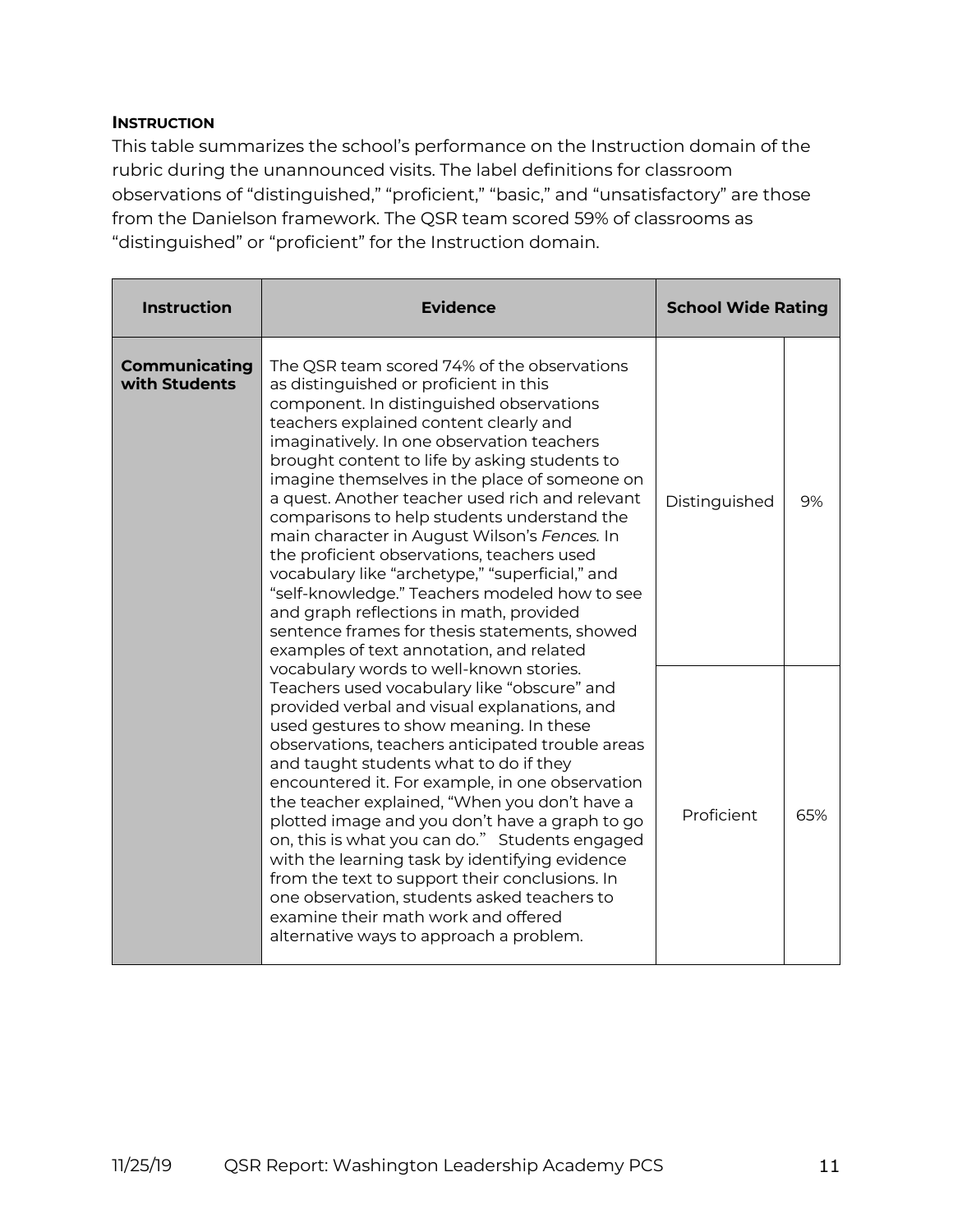| <b>Instruction</b>                                                                           | <b>Evidence</b>                                                                                                                                                                                                                                                                                                                                                                                                                                                                                                                                                                                                                                                                                                                                                                                                                                                                              | <b>School Wide Rating</b> |     |
|----------------------------------------------------------------------------------------------|----------------------------------------------------------------------------------------------------------------------------------------------------------------------------------------------------------------------------------------------------------------------------------------------------------------------------------------------------------------------------------------------------------------------------------------------------------------------------------------------------------------------------------------------------------------------------------------------------------------------------------------------------------------------------------------------------------------------------------------------------------------------------------------------------------------------------------------------------------------------------------------------|---------------------------|-----|
|                                                                                              | The QSR team scored 26% of the observations<br>as basic in this component. In the basic<br>observations teachers had to clarify learning<br>tasks several times. In one observation a<br>student asked, "What am I supposed to be<br>doing?" and stated "You're confusing me. I don't<br>get it." In another observation, so many<br>students required clarification that only about<br>half of them engaged in the learning task.<br>Teachers' explanation of content was purely<br>procedural. For example, as one teacher walked<br>students through the steps to solve math<br>problems, they focused solely on the correct<br>answers and not the process. Similarly, the<br>teacher in another observation stated the<br>procedure for task completion. The teacher<br>simply told students to read and answer<br>questions, without telling them the objective for<br>the assignment. | <b>Basic</b>              | 26% |
| The QSR team rated none of the observations<br>as unsatisfactory in this component.          |                                                                                                                                                                                                                                                                                                                                                                                                                                                                                                                                                                                                                                                                                                                                                                                                                                                                                              | Unsatisfactory            | 0%  |
| <b>Using</b><br>Questioning/<br><b>Prompts and</b><br><b>Discussion</b><br><b>Techniques</b> | The QSR team scored 32% of the observations as<br>proficient and none as distinguished in this<br>component. In the proficient observations,<br>teachers asked high-level questions designed to<br>promote student thinking and understanding.<br>Teachers asked students to identify examples of<br>the quest archetype in popular culture and                                                                                                                                                                                                                                                                                                                                                                                                                                                                                                                                              | Distinguished             | 0%  |
|                                                                                              | justify how a character sees herself. In other<br>observations, discussions enabled students to<br>talk to one another as they provided feedback<br>on each other's approach to a math problem,<br>agreed or disagreed about a primary vs.<br>secondary source, and drew conclusions about<br>a character's feelings using textual evidence. In<br>these observations teachers called on most<br>students, even those who had not initially<br>volunteered. For example, the teacher said, "I'd<br>like to hear from X now."                                                                                                                                                                                                                                                                                                                                                                 | Proficient                | 32% |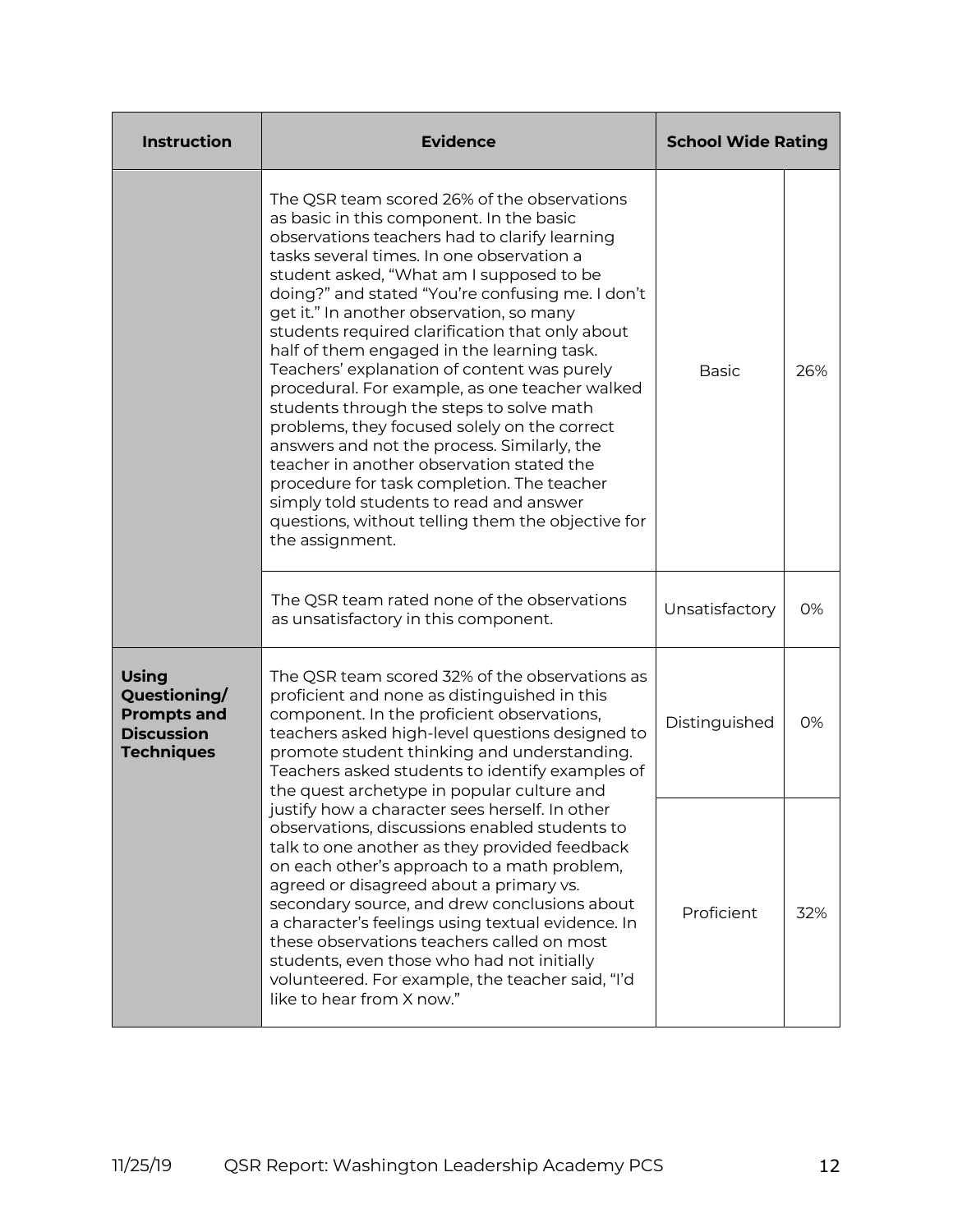| <b>Instruction</b>                                                                                                                                                                                                                                                                                                                                     | <b>Evidence</b>                                                                                                                                                                                                                                                                                                                                                                                                                                                                                                                                                                                                                                                                                          | <b>School Wide Rating</b> |     |
|--------------------------------------------------------------------------------------------------------------------------------------------------------------------------------------------------------------------------------------------------------------------------------------------------------------------------------------------------------|----------------------------------------------------------------------------------------------------------------------------------------------------------------------------------------------------------------------------------------------------------------------------------------------------------------------------------------------------------------------------------------------------------------------------------------------------------------------------------------------------------------------------------------------------------------------------------------------------------------------------------------------------------------------------------------------------------|---------------------------|-----|
|                                                                                                                                                                                                                                                                                                                                                        | The QSR team scored 64% of the observations<br>as basic in this component. In the basic<br>observations, teachers' questions led students<br>along a single path of inquiry. Few students<br>responded to teachers' attempts to start<br>discussions and chose to work silently instead.<br>Teachers attempted to encourage students to<br>use their peers as resources but were<br>unsuccessful. In these observations, teachers<br>attempted to frame some questions to start a<br>discussion but few students participated.                                                                                                                                                                           | <b>Basic</b>              | 64% |
|                                                                                                                                                                                                                                                                                                                                                        | The QSR team rated less than 10% of the<br>observations as unsatisfactory in this<br>component.                                                                                                                                                                                                                                                                                                                                                                                                                                                                                                                                                                                                          | Unsatisfactory            | 5%  |
| The QSR team scored 63% of the observations<br><b>Engaging</b><br><b>Students in</b><br>as proficient and none as distinguished in this<br>component. In the proficient observations most<br><b>Learning</b><br>students intellectually engaged with the<br>learning tasks. Students analyzed the impact of<br>events on a character's life, described |                                                                                                                                                                                                                                                                                                                                                                                                                                                                                                                                                                                                                                                                                                          | Distinguished             | 0%  |
|                                                                                                                                                                                                                                                                                                                                                        | symbolism in a play, and wrote a thesis<br>statement about justice and injustice from<br>Twelve Angry Men. Teachers scaffolded to<br>support engagement as they modeled tasks,<br>described expectations for responses, gave<br>students sentence stems, and offered other<br>approaches to problems, like graphing using<br>paper instead of a computer. Students<br>participated in discussions eagerly, by raising<br>their hands and reacting to one another's<br>responses. Materials and resources supported<br>learning goals as teachers used graphic<br>organizers to deepen understanding about a<br>text and gave students extra graph paper and<br>protractors to help them graph functions. |                           | 63% |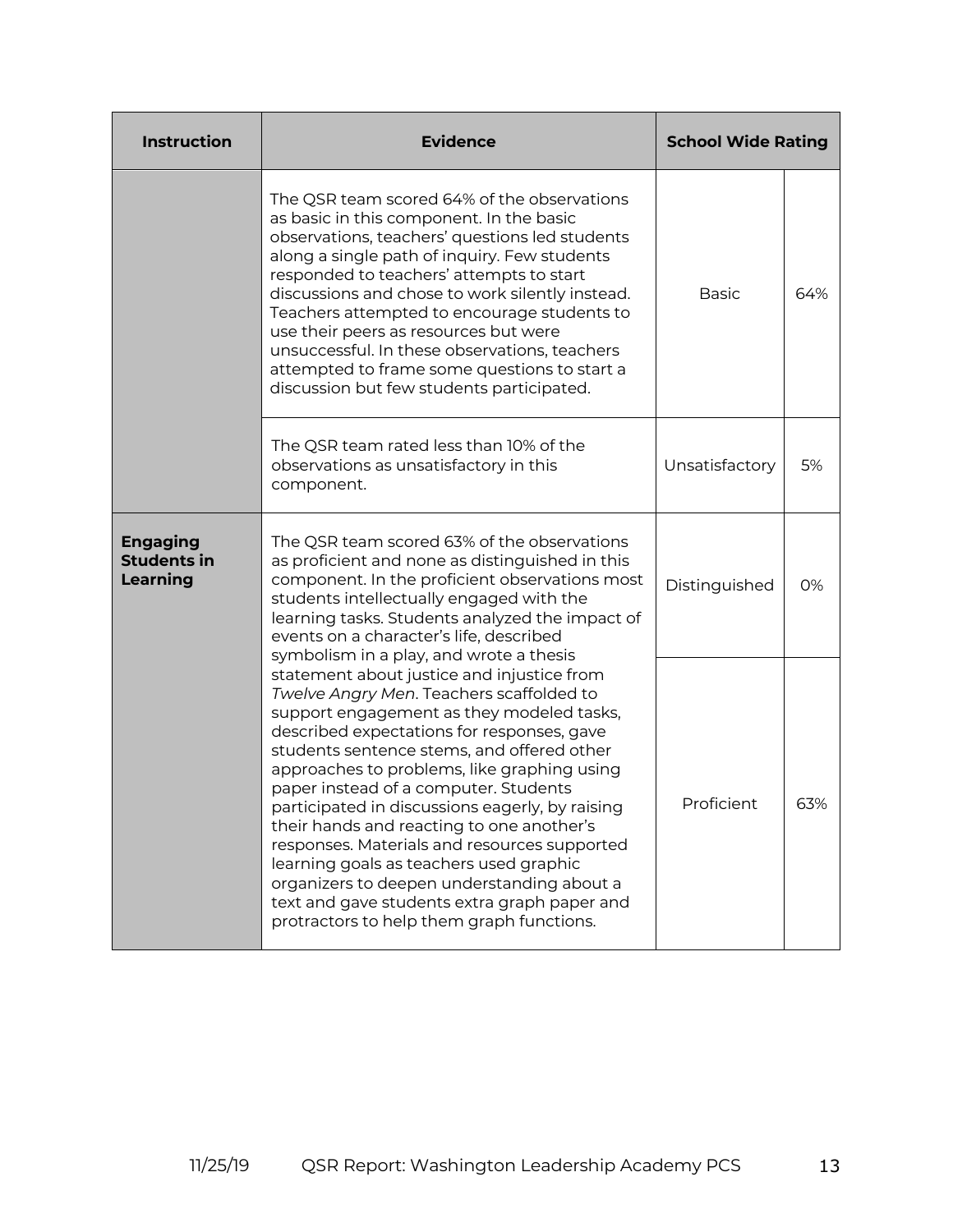| <b>Instruction</b>                                         | <b>Evidence</b>                                                                                                                                                                                                                                                                                                                                                                                                                                                                                                                                                                                                                                                                                                                                                                                                                           | <b>School Wide Rating</b> |     |
|------------------------------------------------------------|-------------------------------------------------------------------------------------------------------------------------------------------------------------------------------------------------------------------------------------------------------------------------------------------------------------------------------------------------------------------------------------------------------------------------------------------------------------------------------------------------------------------------------------------------------------------------------------------------------------------------------------------------------------------------------------------------------------------------------------------------------------------------------------------------------------------------------------------|---------------------------|-----|
|                                                            | The QSR team scored 38% of the observations<br>as basic in this component. In the basic<br>observations few students engaged in the<br>learning task. Some students engaged while<br>others socialized, played non-academic games<br>on their phones, or discussed non-academic<br>topics with each other. Pacing was ineffective at<br>times. One teacher did not allow enough time<br>for students to copy a problem before working<br>through it. Many students asked the teacher for<br>additional time to copy the problem, but s/he<br>declined. In another observation, few students<br>handed in projects or completed math<br>problems by the end of the lesson, despite the<br>teacher's expectations that all students do so.<br>Student engagement with content was largely<br>passive as students focused on learning facts. |                           | 38% |
|                                                            | The QSR team rated none of the observations<br>as unsatisfactory in this component.                                                                                                                                                                                                                                                                                                                                                                                                                                                                                                                                                                                                                                                                                                                                                       | Unsatisfactory            | 0%  |
| <b>Using</b><br><b>Assessment in</b><br><b>Instruction</b> | The QSR team scored 65% of the observations<br>as proficient and none as distinguished in this<br>component. In these observations, teachers<br>gave students timely and specific guidance.<br>Teachers walked students through steps in<br>math problems to identify errors, described the<br>problem with a student's theme statement, and<br>asked students to support statements with<br>textual evidence. Students had opportunities to<br>self-assess as teachers modeled tasks and                                                                                                                                                                                                                                                                                                                                                 | Distinguished             | 0%  |
|                                                            | asked, "Does yours look like this?" Teachers<br>encouraged students to "Go back and fix it,"<br>after class discussions to improve their work.<br>Teachers elicited evidence of understanding,<br>required students to show their work, read<br>written responses, and asked students to<br>paraphrase chunks of text. Teachers also<br>adjusted lessons when they noticed common<br>errors. Teachers in several classrooms used exit<br>tickets to assess the day's learning.                                                                                                                                                                                                                                                                                                                                                            | Proficient                | 65% |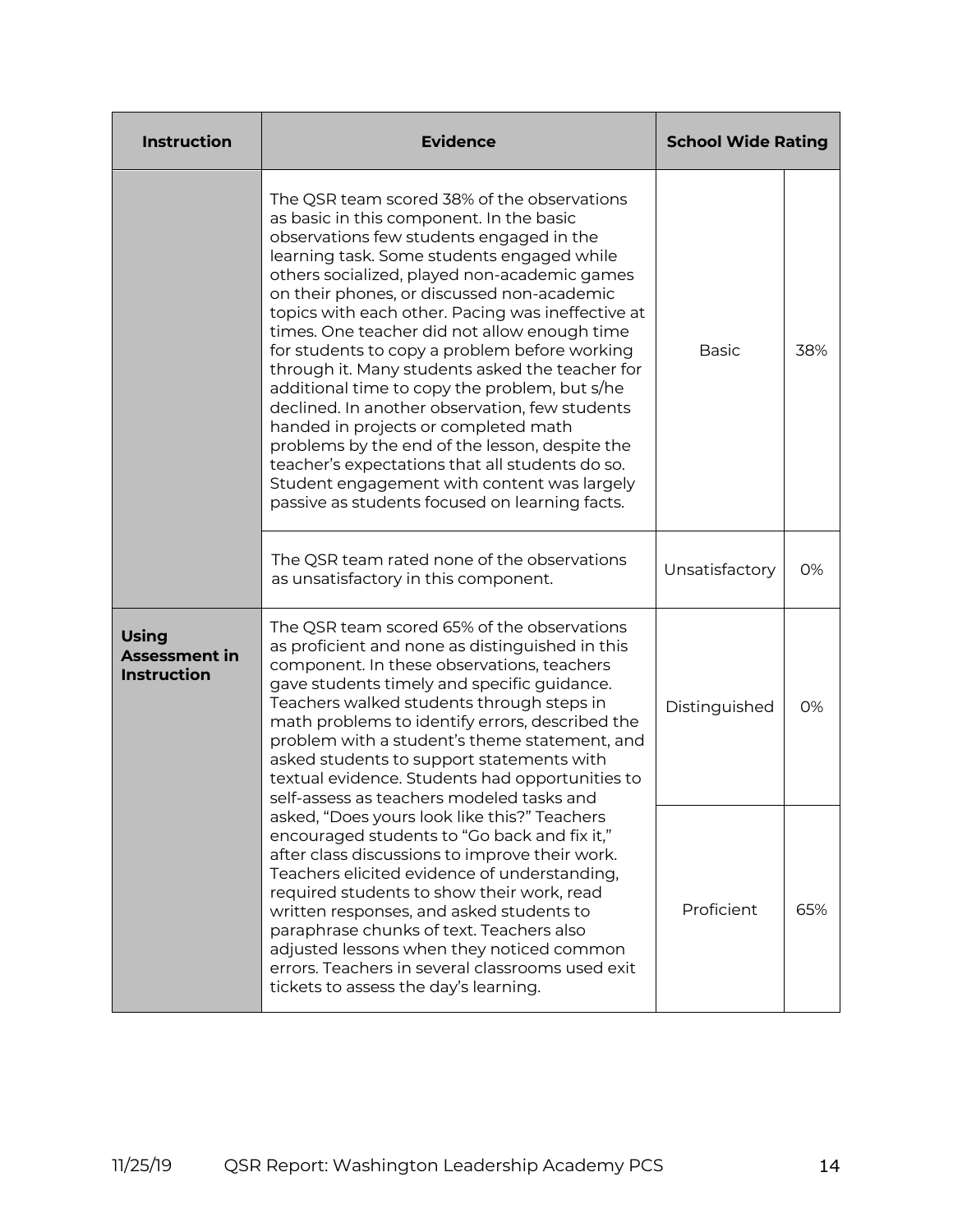| <b>Instruction</b> | <b>Evidence</b>                                                                                                                                                                                                                                                                                                                                                                                                                                                                                                                                                                                                             | <b>School Wide Rating</b> |       |
|--------------------|-----------------------------------------------------------------------------------------------------------------------------------------------------------------------------------------------------------------------------------------------------------------------------------------------------------------------------------------------------------------------------------------------------------------------------------------------------------------------------------------------------------------------------------------------------------------------------------------------------------------------------|---------------------------|-------|
|                    | The QSR team scored 35% of the observations as<br>basic in this component. In the basic<br>observations the teacher did not elicit evidence<br>of understanding from all students. In several<br>observations, teachers relied on students to<br>volunteer evidence rather than ask questions to<br>ensure all students understood the<br>presentation. Teachers asked large groups of<br>students if they had questions, but elicited no<br>individual evidence of understanding. Feedback<br>was general as teachers said "Yep," or "Good"<br>when students answered questions or when<br>teachers reviewed written work. | <b>Basic</b>              | 35%   |
|                    | The QSR team rated none of the observations as<br>unsatisfactory in this component.                                                                                                                                                                                                                                                                                                                                                                                                                                                                                                                                         | Unsatisfactory            | $O\%$ |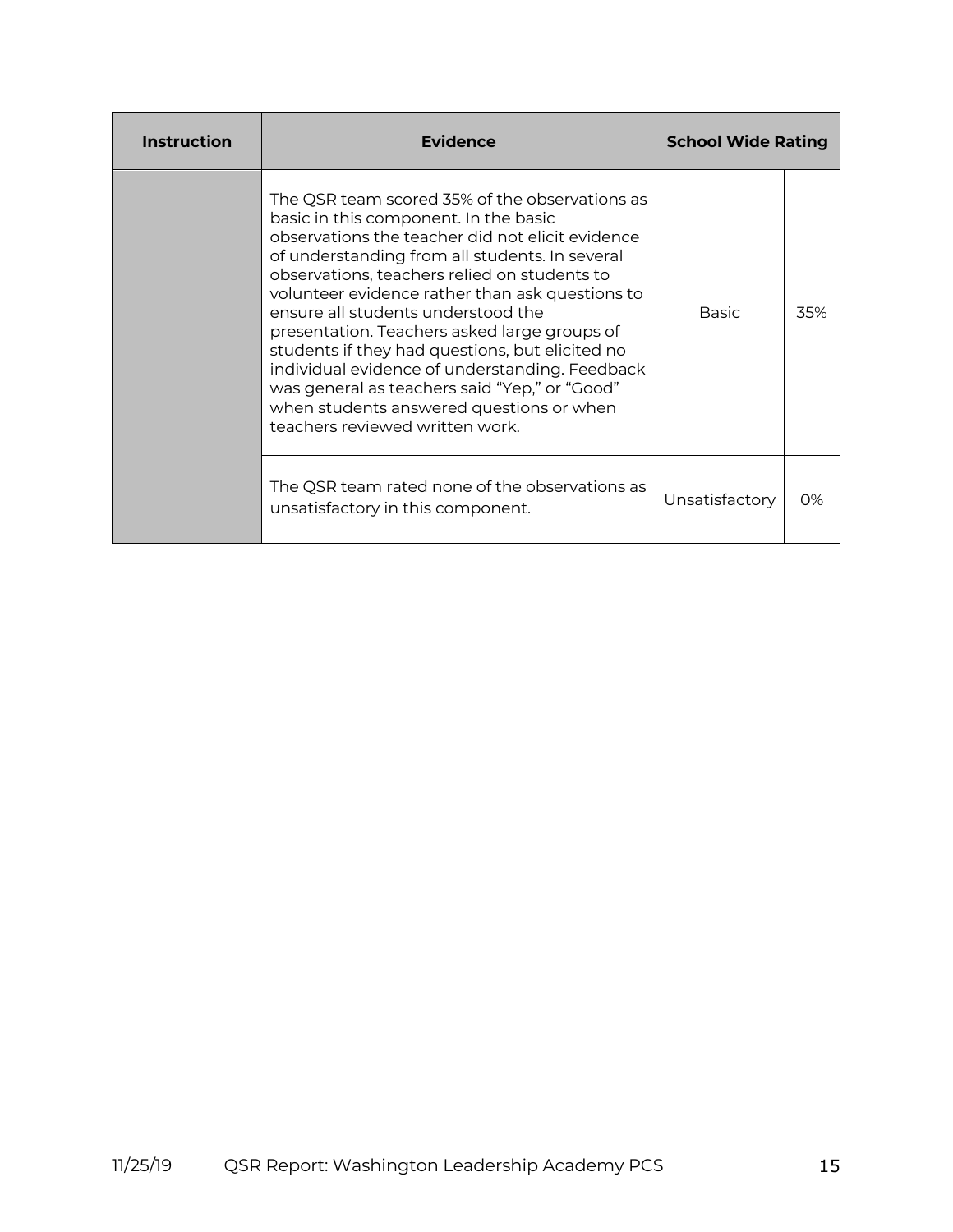#### **APPENDIX I: THE CLASSROOM ENVIRONMENT OBSERVATION RUBRIC**

| <b>The Classroom</b><br><b>Environment</b>                                | <b>Unsatisfactory</b>                                                                                                                                                                                                      | <b>Basic</b>                                                                                                                                                                                                                                                                                                                                 | <b>Proficient</b>                                                                                                                                                                                                                                 | <b>Distinguished</b>                                                                                                                                                                                                                                                                                                                    |
|---------------------------------------------------------------------------|----------------------------------------------------------------------------------------------------------------------------------------------------------------------------------------------------------------------------|----------------------------------------------------------------------------------------------------------------------------------------------------------------------------------------------------------------------------------------------------------------------------------------------------------------------------------------------|---------------------------------------------------------------------------------------------------------------------------------------------------------------------------------------------------------------------------------------------------|-----------------------------------------------------------------------------------------------------------------------------------------------------------------------------------------------------------------------------------------------------------------------------------------------------------------------------------------|
| <b>Creating an</b><br><b>Environment of</b><br><b>Respect and Rapport</b> | Classroom interactions,<br>both between the teacher<br>and students and among<br>students, are negative or<br>inappropriate and<br>characterized by sarcasm,<br>putdowns, or conflict.                                     | Classroom interactions<br>are generally appropriate<br>and free from conflict<br>but may be<br>characterized by<br>occasional displays of<br>insensitivity.                                                                                                                                                                                  | Classroom interactions<br>reflect general warmth<br>and caring, and are<br>respectful of the cultural<br>and developmental<br>differences among<br>groups of students.                                                                            | Classroom interactions<br>are highly respectful,<br>reflecting genuine<br>warmth and caring<br>toward individuals.<br>Students themselves<br>ensure maintenance of<br>high levels of civility<br>among member of the<br>class.                                                                                                          |
| <b>Establishing a Culture</b><br>for Learning                             | The classroom does not<br>represent a culture for<br>learning and is<br>characterized by low<br>teacher commitment to<br>the subject, low<br>expectations for student<br>achievement, and little<br>student pride in work. | The classroom<br>environment reflects<br>only a minimal culture<br>for learning, with only<br>modest or inconsistent<br>expectations for student<br>achievement, little<br>teacher commitment to<br>the subject, and little<br>student pride in work.<br>Both teacher and<br>students are performing<br>at the minimal level to<br>"get by." | The classroom<br>environment represents<br>a genuine culture for<br>learning, with<br>commitment to the<br>subject on the part of<br>both teacher and<br>students, high<br>expectations for student<br>achievement, and<br>student pride in work. | Students assumes<br>much of the<br>responsibility for<br>establishing a culture<br>for learning in the<br>classroom by taking<br>pride in their work,<br>initiating<br>improvements to their<br>products, and holding<br>the work to the highest<br>standard. Teacher<br>demonstrates as<br>passionate<br>commitment to the<br>subject. |
| <b>Managing Classroom</b><br><b>Procedures</b>                            | Classroom routines and<br>procedures are either<br>nonexistent or inefficient,<br>resulting in the loss of<br>much instruction time.                                                                                       | Classroom routines and<br>procedures have been<br>established but function<br>unevenly or<br>inconsistently, with some<br>loss of instruction time.                                                                                                                                                                                          | Classroom routines and<br>procedures have been<br>established and function<br>smoothly for the most<br>part, with little loss of<br>instruction time.                                                                                             | Classroom routines and<br>procedures are<br>seamless in their<br>operation, and students<br>assume considerable<br>responsibility for their<br>smooth functioning.                                                                                                                                                                      |
| <b>Managing Student</b><br><b>Behavior</b>                                | Student behavior is poor,<br>with no clear expectations,<br>no monitoring of student<br>behavior, and<br>inappropriate response to<br>student misbehavior.                                                                 | Teacher makes an effort<br>to establish standards of<br>conduct for students,<br>monitor student<br>behavior, and respond to<br>student misbehavior, but<br>these efforts are not<br>always successful.                                                                                                                                      | Teacher is aware of<br>student behavior, has<br>established clear<br>standards of conduct,<br>and responds to student<br>misbehavior in ways that<br>are appropriate and<br>respectful of the<br>students.                                        | Student behavior is<br>entirely appropriate,<br>with evidence of<br>student participation in<br>setting expectations<br>and monitoring<br>behavior. Teacher's<br>monitoring of student<br>behavior is subtle and<br>preventive, and<br>teachers' response to<br>student misbehavior is<br>sensitive to individual<br>student needs.     |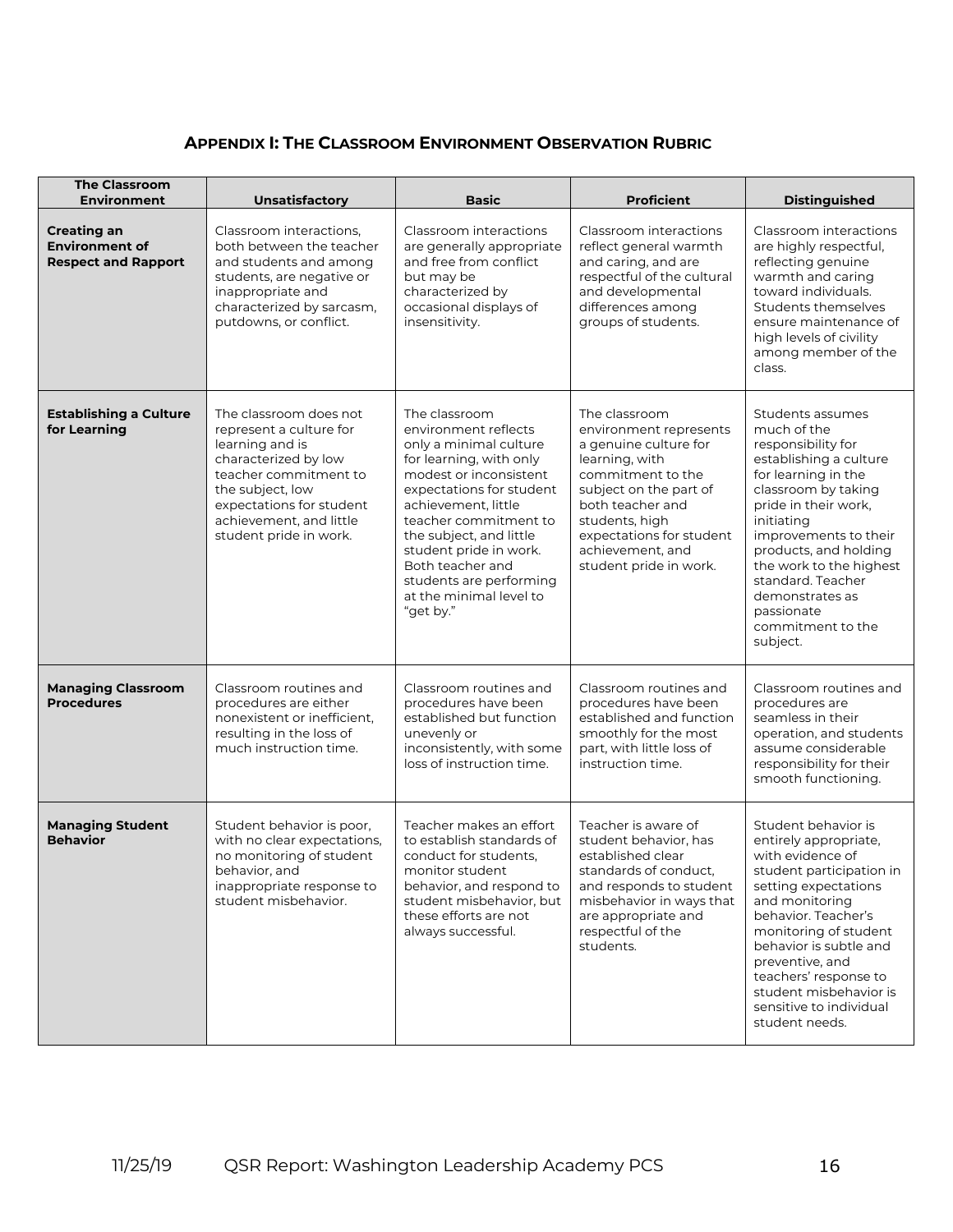#### **APPENDIX II: INSTRUCTION OBSERVATION RUBRIC**

| <b>Instruction</b>                                              | <b>Unsatisfactory</b>                                                                                                                                                                                                                                                                                                             | <b>Basic</b>                                                                                                                                                                                                                                                                                                                                                                                                                         | <b>Proficient</b>                                                                                                                                                                                                                                                                                                                                                                                                                                                                      | <b>Distinguished</b>                                                                                                                                                                                                                                                                                                                                                                                                                                                                                                                                                                                                                              |
|-----------------------------------------------------------------|-----------------------------------------------------------------------------------------------------------------------------------------------------------------------------------------------------------------------------------------------------------------------------------------------------------------------------------|--------------------------------------------------------------------------------------------------------------------------------------------------------------------------------------------------------------------------------------------------------------------------------------------------------------------------------------------------------------------------------------------------------------------------------------|----------------------------------------------------------------------------------------------------------------------------------------------------------------------------------------------------------------------------------------------------------------------------------------------------------------------------------------------------------------------------------------------------------------------------------------------------------------------------------------|---------------------------------------------------------------------------------------------------------------------------------------------------------------------------------------------------------------------------------------------------------------------------------------------------------------------------------------------------------------------------------------------------------------------------------------------------------------------------------------------------------------------------------------------------------------------------------------------------------------------------------------------------|
| <b>Communicating with</b><br><b>Students</b>                    | Teacher's oral and<br>written communication<br>contains errors or is<br>unclear or<br>inappropriate to<br>students. Teacher's<br>purpose in a lesson or<br>unit is unclear to<br>students. Teacher's<br>explanation of the<br>content is unclear or<br>confusing or uses<br>inappropriate language.                               | Teacher's oral and<br>written communication<br>contains no errors, but<br>may not be completely<br>appropriate or may<br>require further<br>explanations to avoid<br>confusion. Teacher<br>attempts to explain the<br>instructional purpose,<br>with limited success.<br>Teacher's explanation of<br>the content is uneven;<br>some is done skillfully,<br>but other portions are<br>difficult to follow.                            | Teacher communicates<br>clearly and accurately to<br>students both orally and<br>in writing. Teacher's<br>purpose for the lesson or<br>unit is clear, including<br>where it is situation within<br>broader learning.<br>Teacher's explanation of<br>content is appropriate<br>and connects with<br>students' knowledge and<br>experience.                                                                                                                                              | Teacher's oral and written<br>communication is clear and<br>expressive, anticipating<br>possible student<br>misconceptions. Makes the<br>purpose of the lesson or unit<br>clear, including where it is<br>situated within broader<br>learning, linking purpose to<br>student interests. Explanation<br>of content is imaginative, and<br>connects with students'<br>knowledge and experience.<br>Students contribute to<br>explaining concepts to their<br>peers.                                                                                                                                                                                 |
| <b>Using Questioning</b><br>and Discussion<br><b>Techniques</b> | Teacher makes poor<br>use of questioning and<br>discussion techniques,<br>with low-level<br>questions, limited<br>student participation,<br>and little true<br>discussion.                                                                                                                                                        | Teacher's use of<br>questioning and<br>discussion techniques is<br>uneven with some high-<br>level question; attempts<br>at true discussion:<br>moderate student<br>participation.                                                                                                                                                                                                                                                   | Teacher's use of<br>questioning and<br>discussion techniques<br>reflects high-level<br>questions, true discussion,<br>and full participation by<br>all students.                                                                                                                                                                                                                                                                                                                       | Students formulate may of the<br>high-level questions and<br>assume responsibility for the<br>participation of all students in<br>the discussion.                                                                                                                                                                                                                                                                                                                                                                                                                                                                                                 |
| <b>Engaging Students in</b><br>Learning                         | Students are not at all<br>intellectually engaged<br>in significant learning,<br>as a result of<br>inappropriate activities<br>or materials, poor<br>representations of<br>content, or lack of<br>lesson structure.                                                                                                               | Students are<br>intellectually engaged<br>only partially, resulting<br>from activities or<br>materials or uneven<br>quality, inconsistent<br>representation of<br>content or uneven<br>structure of pacing.                                                                                                                                                                                                                          | Students are intellectually<br>engaged throughout the<br>lesson, with appropriate<br>activities and materials,<br>instructive<br>representations of<br>content, and suitable<br>structure and pacing of<br>the lesson.                                                                                                                                                                                                                                                                 | Students are highly engaged<br>throughout the lesson and<br>make material contribution to<br>the representation of content,<br>the activities, and the<br>materials. The structure and<br>pacing of the lesson allow for<br>student reflection and closure.                                                                                                                                                                                                                                                                                                                                                                                       |
| <b>Using Assessment in</b><br><b>Instruction</b>                | Students are unaware<br>of criteria and<br>performance standards<br>by which their work will<br>be evaluated, and do<br>not engage in self-<br>assessment or<br>monitoring. Teacher<br>does not monitor<br>student learning in the<br>curriculum, and<br>feedback to students is<br>of poor quality and in<br>an untimely manner. | Students know some of<br>the criteria and<br>performance standards<br>by which their work will<br>be evaluated, and<br>occasionally assess the<br>quality of their own work<br>against the assessment<br>criteria and performance<br>standards. Teacher<br>monitors the progress of<br>the class as a whole but<br>elicits no diagnostic<br>information; feedback to<br>students is uneven and<br>inconsistent in its<br>timeliness. | Students are fully aware<br>of the criteria and<br>performance standards<br>by which their work will<br>be evaluated, and<br>frequently assess and<br>monitor the quality of<br>their own work against<br>the assessment criteria<br>and performance<br>standards. Teacher<br>monitors the progress of<br>groups of students in the<br>curriculum, making<br>limited use of diagnostic<br>prompts to elicit<br>information; feedback is<br>timely, consistent, and of<br>high quality. | Students are fully aware of the<br>criteria and standards by<br>which their work will be<br>evaluated, have contributed to<br>the development of the<br>criteria, frequently assess and<br>monitor the quality of their<br>own work against the<br>assessment criteria and<br>performance standards, and<br>make active use of that<br>information in their learning.<br>Teacher actively and<br>systematically elicits<br>diagnostic information from<br>individual students regarding<br>understanding and monitors<br>progress of individual<br>students; feedback is timely,<br>high quality, and students use<br>feedback in their learning. |